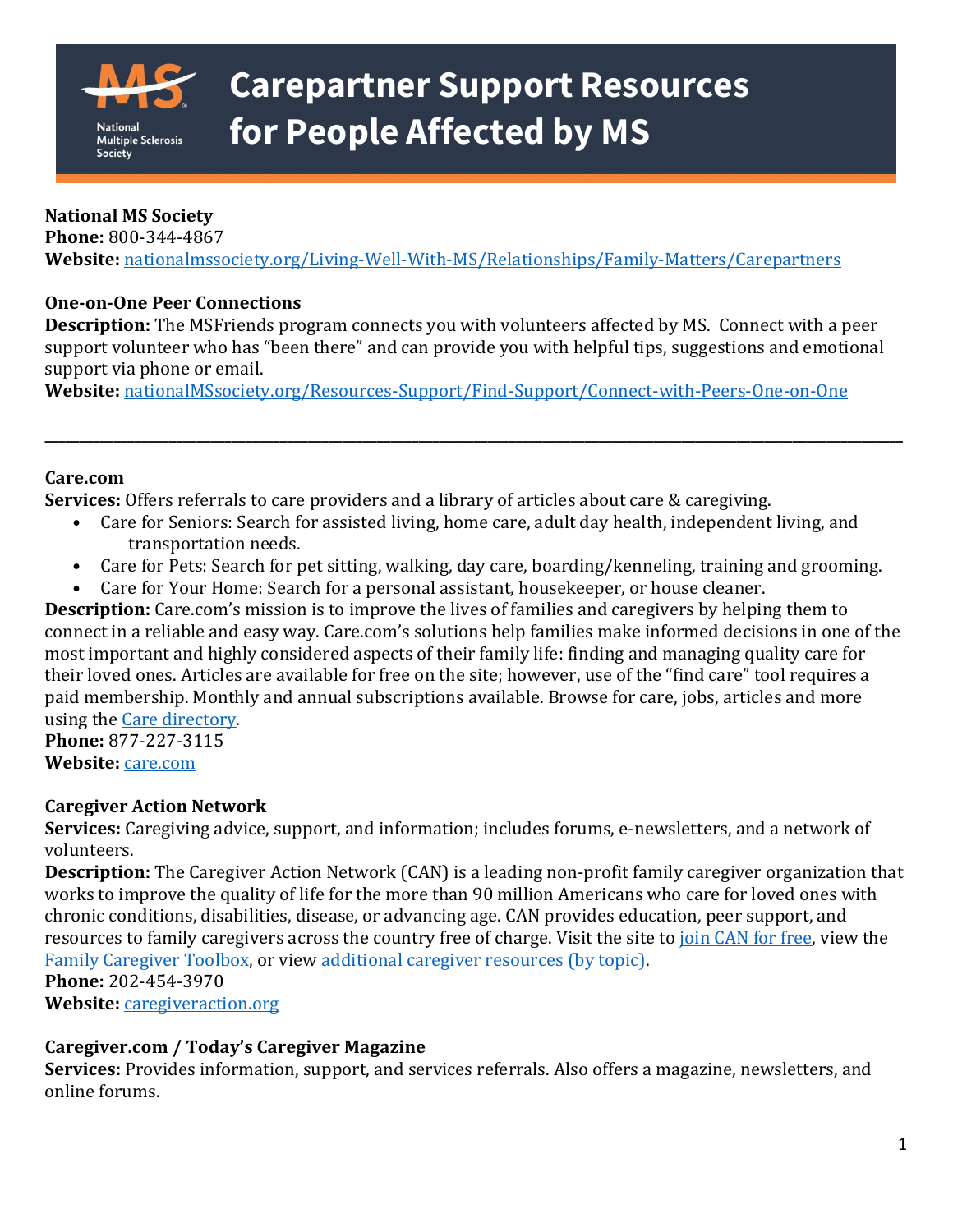**Description:** Caregiver Media Group is a provider of information, support, and guidance for family and professional caregivers. Caregiver Media Group publishes *[Today's Caregiver](https://caregiver.com/magazine)*, a national magazine dedicated to caregivers, produces the "Fearless Caregiver Conferences", and sponsors the national website, Caregiver.com. The website includes resource articles, topic-specific newsletters, online discussion lists, back issues of the magazine, and a search tool for programs and services. **Phone:** 800-829-2734

Website: [caregiver.com](http://www.caregiver.com/)

## **Caring.com**

**Services:** Provide personal, one-on-one guidance with a Family Advisor, thousands of original articles, helpful tools, service referral directories, and the collective wisdom of an involved community. **Description:** Caring.com includes resources and search tools for assisted living, memory care, senior living, home care, senior care, and caregivers. Caring.com's carefully researched and expert-reviewed website content includes advice from a team of more than 50 trusted leaders in geriatric medicine, law, finance, housing, and other key areas of healthcare and eldercare. **Phone:** (800) 973-1540

**Website:** [caring.com](https://www.caring.com/)

## **CaringBridge**

**Services:** Develop a free, personalized website for sharing health updates with your community; as well as information and expert advice on healing, caregiving and helping others.

**Description:** CaringBridge is a non-profit organization which helps families transform their personal connections into support when it is needed most. CaringBridge offers free, personalized websites to people facing various medical conditions, hospitalizations, medical treatment, and those recovering from a significant accident, illness, injury, or procedure. By creating a free CaringBridge website, people in a time of need can share updates on their loved one's health condition, post what they need help with so that family/friends know how to be supportive; connecting the friends and family who care and want to help. **Phone:** 651-789-2300

**Website:** [caringbridge.org](https://www.caringbridge.org/)

# **Family Caregiver Alliance**

**Services:** Assessment, care planning, direct care skills, wellness programs, respite services, resources, and legal/financial consultation vouchers.

**Description:** Family Caregiver Alliance (FCA) illuminates the daily challenges faced by caregivers, provides caregivers with the assistance they need and deserve, and champions their cause through education, services, research, and advocacy. FCA offers the [FCA CareNav;](https://caregiver.org/family-care-navigator) a state-by-state online guide to help families locate government, non-profit & private caregiver support programs, with the opportunity to answer an online questionnaire and receive follow-up by FCA staff. The website provides a wealth of resources and support, including [caregiving FAQs,](https://caregiver.org/frequently-asked-questions) a [resource directory,](https://www.caregiver.org/caregiver-resources/all-resources/) [support groups,](https://www.caregiver.org/connecting-caregivers/support-groups/) [events and classes,](https://www.caregiver.org/connecting-caregivers/events-classes/) subscription and archived copies of the [Connections Newsletter,](https://www.caregiver.org/about-fca/news-press/connections-newsletter/) and more.

**Phone:** 800-445-8106 **Website:** [caregiver.org](https://caregiver.org/)

## **Lotsa Helping Hands**

**Services:** Lotsa Helping Hands is a support community for caregivers and those needing care. The site features a help calendar, community building features, a photo gallery, message boards, events scheduler, a vital information feature, open communities, and other resources, tips, and articles. It also offers a service to allow others to volunteer and help those in need.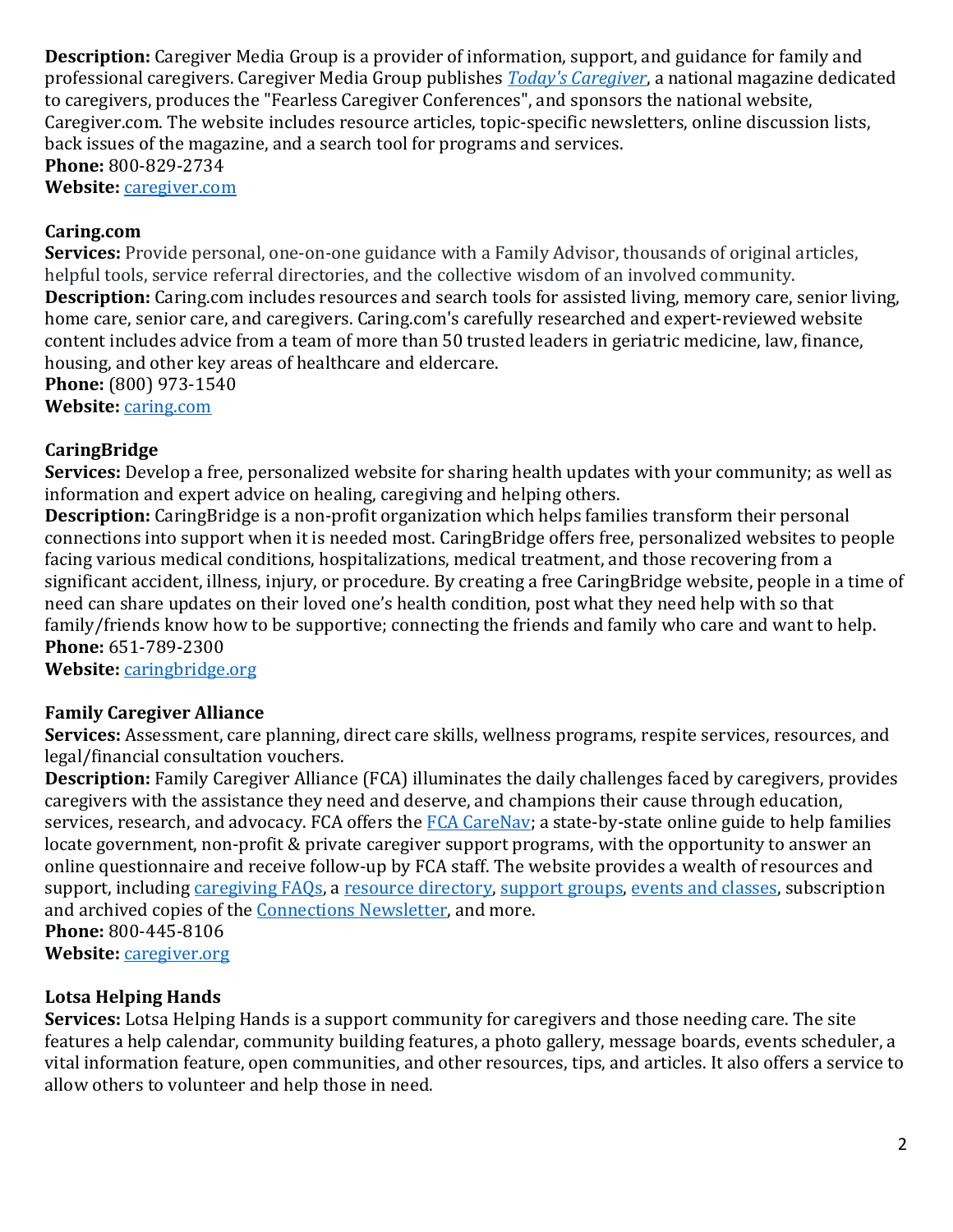**Description:** Lotsa Helping Hands powers online caring Communities that help restore health and balance to caregivers' lives. The service brings together caregivers and volunteers through online Communities to organize daily life during times of medical crisis or caregiver exhaustion. Caregivers benefit from the gifts of much needed help, emotional support, and peace of mind, while volunteers find meaning in giving back to those in need.

**Website:** [lotsahelpinghands.com](http://lotsahelpinghands.com/)

## **MSWorld**

**Services:** A chat and message board site for people with MS, family members, and friends. MSWorld offers various chat rooms (organized by topic), message boards, a creative center, posts on cooking and recipes, and monthly e-newsletters.

**Description:** MSWorld is a 'patients helping patients' program that provides support and educational information to persons affected by multiple sclerosis. It provides a safe, informative, and welcoming environment for all users. The site is moderated by people with MS who understand what it means to live with the disease.

**Website:** [msworld.org](http://www.msworld.org/)

#### **Multiple Sclerosis Foundation (MSF)—Homecare Assistance Grant Program**

**Services:** Serves as a liaison between the person with MS and the local resources that are available to meet their specific needs. The Multiple Sclerosis Foundation Homecare Assistance Grant specifically assists with home care, occupational/ physical/speech therapy, respite care (to allow regular caregivers a break), and assistance coming home from the hospital. Should resources within the person's community be unavailable, direct support may be provided through this program *on a temporary basis only*.

**Description:** The Multiple Sclerosis Foundation offers programming and support to help those with MS remain self-sufficient and maintain their safety within the home, while their educational programs heighten public awareness and promote understanding about the disease. MSF's resources assist people living with MS, their families and caregivers, regional support groups, and healthcare professionals. Access to programs and services is available through the web site or the national, toll-free helpline staffed by support coordinators and peer counselors. All MSF services are provided free of charge.

**Phone:** 888-673-6287

**Website:** [msfocus.org/Get-Help/MSF-Programs-Grants/Homecare-Assistance-Grant](https://msfocus.org/Get-Help/MSF-Programs-Grants/Homecare-Assistance-Grant)

## **Share the Care**

**Services:** The *Share the Care™* model has assisted caregivers in creating a 'caregiving family', organizing duties/activities for the person being cared for, navigating through the complex medical maze, and transforming caregiving into a meaningful, loving experience. [Read more about the model.](http://sharethecare.org/purchase-the-book/)

**Description:** Whether you are a long-time or novice caregiver, or a friend who wants to help, you can benefit from a system that lets everyone share responsibilities, creates a strong support network among the individual caregivers and leads to making a profound difference in someone's life. The mission of Share the Care is to improve the quality of life for anyone who needs support and to reduce the stress, isolation, and economic hardship of their caregivers.

**Phone:** 212-991-9688

**Website:** [sharethecare.org](https://sharethecare.org/)